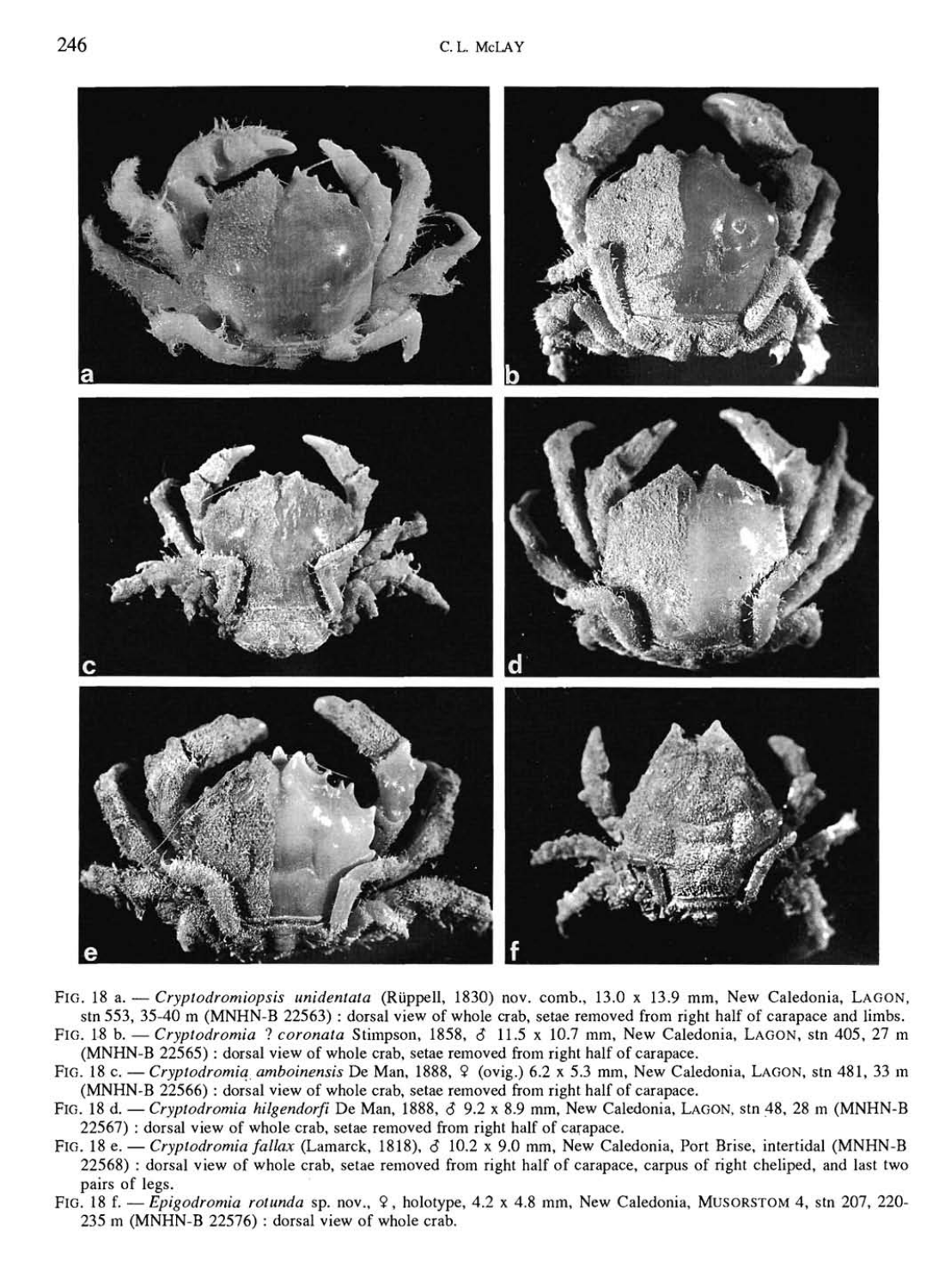

- FIG. 19 a-b. Takedromia cristatipes (Sakai, 1969) nov. comb., dorsal view of whole crab : a,  $9$  13.0 x 11.9 mm, New Caledonia, MusoRSTOM 4, stn CP 193, 430 m (MNHN-B 22570); b, *6* 14.0 x 12.8 mm, d'Entrecasteaux Reefs, MUSORSTOM 4, stn 181, 355 m (MNHN-B 22571).
- FIG. 19 c-d. — *Takedromia longispina* gen. nov., sp. nov., dorsal view of whole crab, setae removed from right half of carapace : c, 9, paratype, 10.0 x 11.0 mm, Chesterfield Islands, CHALCAL 1, stn DC 31, 230 m (MNHN-B 22573); d, *6,* holotype, 13.2 x 11.2 mm. New Caledonia, MUSORSTOM 4, stn DW 183, 280 m. (MNHN-B 22572)
- FIG. 19 e-f. — *Epigodromia areolata* (Ihle, 1913) nov. comb., dorsal view of whole crab : e, 9 7.2 x 7.1 mm, New Caledonia, LAGON, stn 387, 225 m (MNHN-B 22574); f, *6* 14.4 x 12.3 mm, Chesterfield, MUSORSTOM 5, stn 290, 300 m (MNHN-B 22575).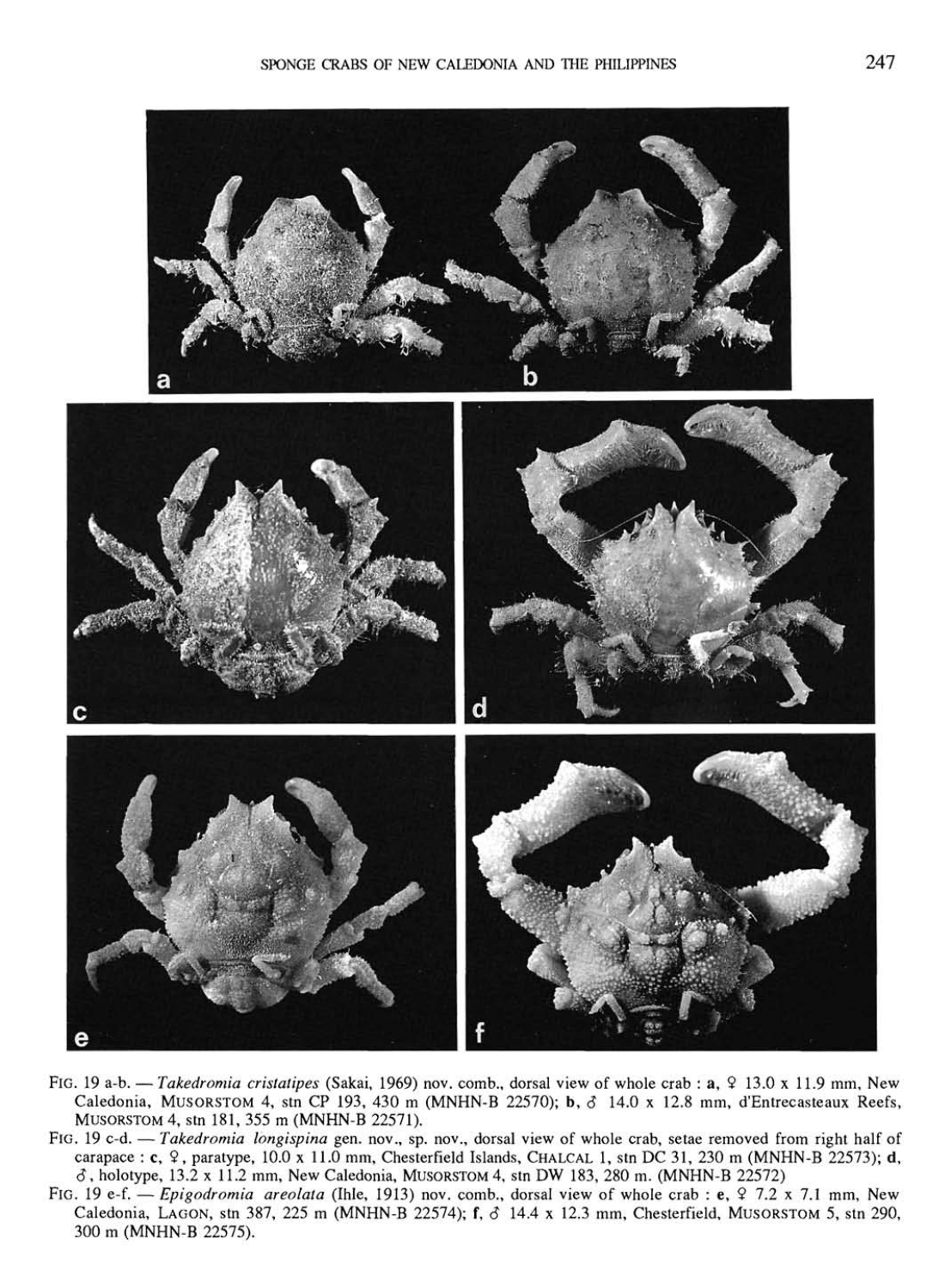## INDEX

Family and genus names are given in capital letters, species names in italics. Bold species names indicate that the species are treated in detail.

Bold numbers indicate the pages where the subject is treated in detail.

## Abdomen

fusion, 122, 135, 136, 140, 142, 145, 148, 153. locking mechanism, **117,** 120, 126, 132, 135, 136, 139, 140, 142, 145, 148, 149, 152, 156, 158, 159, 162, 164, 167, 168, 170, 172, 175, 176, 177, 179, 182, 183, 187, 189, 191, 193, 197, 200, 202, 211, 216, 225. tubercles, 201 *Acanthaster planci,* 153. Antenna, **117,** 127, 177. Anterolateral teeth, **116,** 211, 220, 227 variation 139, 140, 142, 163, 208. ASCIDIOPHILUS, 117, 121, 123, 125, 176,**177.**  *A. caphyraeformis. 111.*  AusTRODROMiDiA, 121, 123, 125,**185,** 229. *A. australis,* 186. *A. insignis,* 186. *A. octodentata,* 120, 185, 186. key, 186. BARNARDROMIA, 121,123, 125,**179,**187, 198, 229. *B. bituberculatus,* 182. *B. hirsutimana,* 182. key, 182. Biogeography, 130, 137, 139, 141, 142, 145, 149, 150, 154, 158, 159, 160, 163, 164, 165, 167, 168, 170, 174, 176, 178, 179, 182, 184, 186, 188, 190, 192, 196, 198, 201, 203, 204, 206, 208, 211, 213, 217, 219, 225, 228, 229, 231. Camouflage, 121, 127, 139, 141, 142, 149, 153, 158, 160, 167, 170, 174, 177, 185, 190, 192, 194, 198, 201, 203, 204, 206, 208, 213, 216, 219, 220, 224, 227, 228. CANCER, 151. C. *dormia,* 149, 151. *C. dormitator,* 151. *C. erythropus,* 149. C. *personata,* 149. Cheliped epipod, **117,** 122, 183, 198, 202, 217. petaloid meri, 164, 165. teeth, 139. CONCHOECETES, 121,123,**174,** 228, 229. *C. andamanicus,* 175. *C. artificiosus,* 120, 121, 175. *C. intermedius,* 175.

key, 175. larvae, 121, 229. CONCHOEDROMIA, 122. CRYPTODROMIA, 115, 121,122, 123, 125, 159, 162, 163, 164, 167, 180, 185, 187, 190, **197,**  198,211,216,228,229. *C. amboinensis,* 126, 197, 199, 203, 209. *C. areolata,* 216, 217. C. *bullifera,* 115, 184, 189. *C. canaliculata,* 114, 115, 197, 206, 207. *C. canaliculata* var. *obtusifrons,* 208. *C. canaliculata* var. *sibogae,* 208. *C. coronata,* 126, 197, **199,** 202. C. *cristatipes, 211, 212. C. demanii,* 203. *C. depressa,* 162, 165. *C. dubia,* 187, 188. *C. fallax,* 126, 199, **206.**  C. *fukuii,* 126, 199, **201.**  *C. globosa,* 216. *C. granulata,* 216. C. *hilgendorfi,* 126, 197, 199, **205,** 209. C. *hirsuta,* 206, 208. *C. hirsutimana,* 180. C. *incisa,* 184, 185, 192, 193. *C.japonica,* 163, 165. C. *laevis,* 198. *C. lamellata,* 165, 168. C. *lateralis,* 115, 156, 165, 168. C. *longipes,* 126, 197, 199, **208.**  C. *mariae,* 197, 199, 209. C *micronyx,* 183. *C. monodus,* 159. C *nierstraszi,* 198. *C. nipponensis,* 197, 199. *C. octodentata,* 184. C. *oktahedros,* 206, 207, 208. *C. ornata,* 211. *C. pentagonalis,* 198. *C.pileifera,* 121,198,201., *C.planaria,\%l,\%%. C. protubera,* 197, 198. *C. tomentosa,* 206. *C. trituberculata,* 197,199. C. *tuberculata,* 121, 197, 198, 199, 201, 202. *C. tumida,* 115, 197, 199,202, *C. tumida* var. *spinifera,* 162. C. *unilobata,* 184, 192, 194.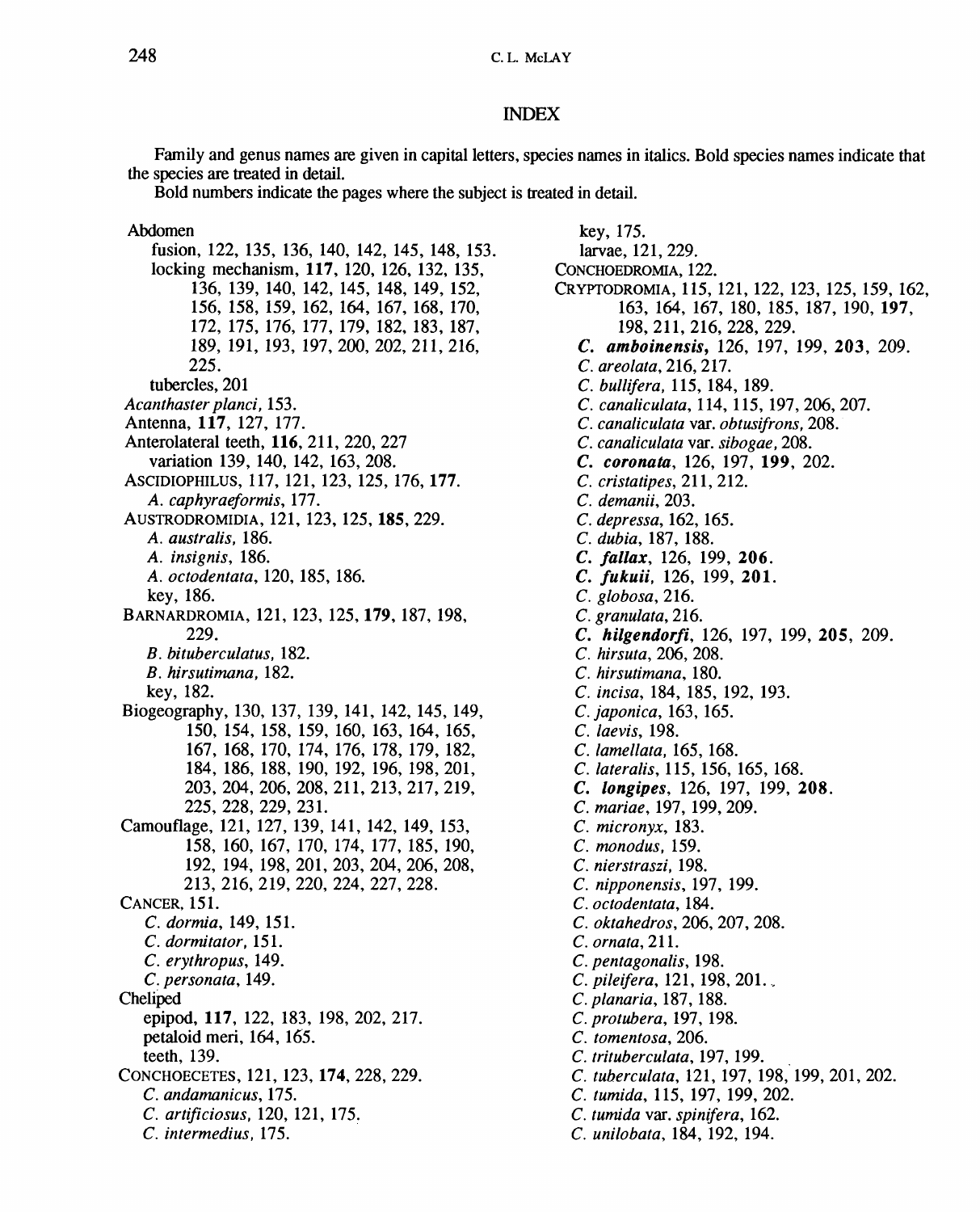C. *wilsoni,* 149, 156, 165. *C. yoshidai,* 211. key, 198. larvae, 121, 229. CRYPTODROMIOPSIS, 122,123,125,179,180,185, **187,** 228, 229. *C. antillensis,* 120, 121, 188, 229. *C. bituberculata,* 187. *C. bullifera,* 126, 188, **189,** 192. C. *dubia.* 188. *C. lanaburei,* 229. *C. lepidota,* 183, 184, 187. *C. mortenseni,* 184, 187. *C.planaria,* 188. *C. plumosa,* 126, 188, 190, 192. *C. spongiosa,* 183, *C. tridens,* 187, 188. C. *unidentata,* 126, 188, 192. larvae, 121, 229. Depth distribution, 130, 134, 139, 141, 142, 149, 154, 156, 158, 159, 167, 170, 174, 190, 192, 194, 201, 203, 204, 206, 208, 213, 219, 220, 227, **230.**  Development, 201. abbreviated, 231. direct, 137, 170, 185, 229, 231. DROMIA, 115, 121, 122, 123, 124, 135, 136, 145, 148, **149,** 158, 159, 162, 174, 185, 187, 228, 229. *D. (Cryptodromia) bullifera,* 187. *D. (Cryptodromia) de manii,* 203. *D. (Cryptodromia) gilesii,* 216. *D. (Cryptodromia) hilgendorfi,* 205. *D. (Cryptodromia) pentagonalis,* 197. *D. (Cryptodromia) tomentosa,* 206, 208. *D. (Cryptodromia) tuberculata,* 115. *D. (Sphaerodromia) kendalli,* 127. *D. artificiosus,* 175. *D. australiensis,* 135. *D. bicavernosa,* 159. *D. bollorei,* 149, 151. *D. caput-mortuum,* 137, 197. *D. dehaani,* 136,145. *D. dormia,* 115, 120, 126, **151,** 156, 159. *D. erythropus,* 121. *D.fallax,* 197,206,207. *D. foresti,* 126, 149, 151, **154.**  *D. gibbosa,* 145. *D. globosa,* 135, 194. *D. hirsutissima,* 151, 183. *D. indica,* 145. *D. intermedia,* 136, 145, 146. *D. lateralis.* 115, 165, 168, 197. *D. marmorea,* 149, 151.

*D. monodi,* 149. *D. nodipes,* 137, 162, 197. *D. nodosa,* 149. *D. per sonata,* 121. *D. rotunda,* 176. *D. rumphii,* 151. *D. sculpta,* 216. *D. spinirostris,* 149. *D. tomentosa,* 206, 208. *D. unidentata,* 184,187, 192. *D. verrucosipes,* 115, 168. *D. wilsoni,* 120, 121, 126, 151, **156,** 164. larvae, 121, 158, 164, 229. DROMIDES, 122,197,228. *D. hilgendorfi.* 205. DROMIDIA, 115, 121, 122, 123, 125, 176, 178, 179, 182, **183,** 185, 187, 228, 229. *D. aegibotus,* 151, 183, 184. *D. antillensis,* 183, 187, 188. *D. australis,* 184, 185. *D. bicornis,* 178. *D. cornuta,* 185. *D. cranioides,* 185. *D. dissothrix,* 183, 184. *D. excavata,* 137,183. *D.fenestrata,* 187. *D. globosa,* 137. *D. hirsutissima,* 183. *D. insignis,* 184. *D. kendalli,* 127. *D. larraburei,* 184, 187,188. *D. lepidota,* 185. *D. plumosa,* 190. *D. spinosa,* 178. *D. spongiosa,* 121, 176, 183. *D. unidentata,* 192. *D. unidentata hawaiiensis,* 192,194. *D. unidentata unidentata,* 192,194. key, 184. DROMIDIOPSIS, 115, 122, 123, 124, 127, 135, **136,**  145, 149, 150, 162, 183, 187, 228, 229. *D. abrolhensis,* 136. *D. australiensis,* 136, 137, 141. *D. cornuta,* 183,184. *D. cranioides,* 145. *D. dormia,* 136, 151. *D. dubia,* 125, 135, 136, 137, **138.**  *D. edwardsi,* 136,137. *D. excavata,* 120,137. *D. globosa,* 120, **121,** 137, 183, 185, 194. *D. lethrinusae,* 116, 126, **139.**  *D. michaelseni,* 137, 162. *D. orientalis,* 145. *D. plumosa,* 184, 187, 190.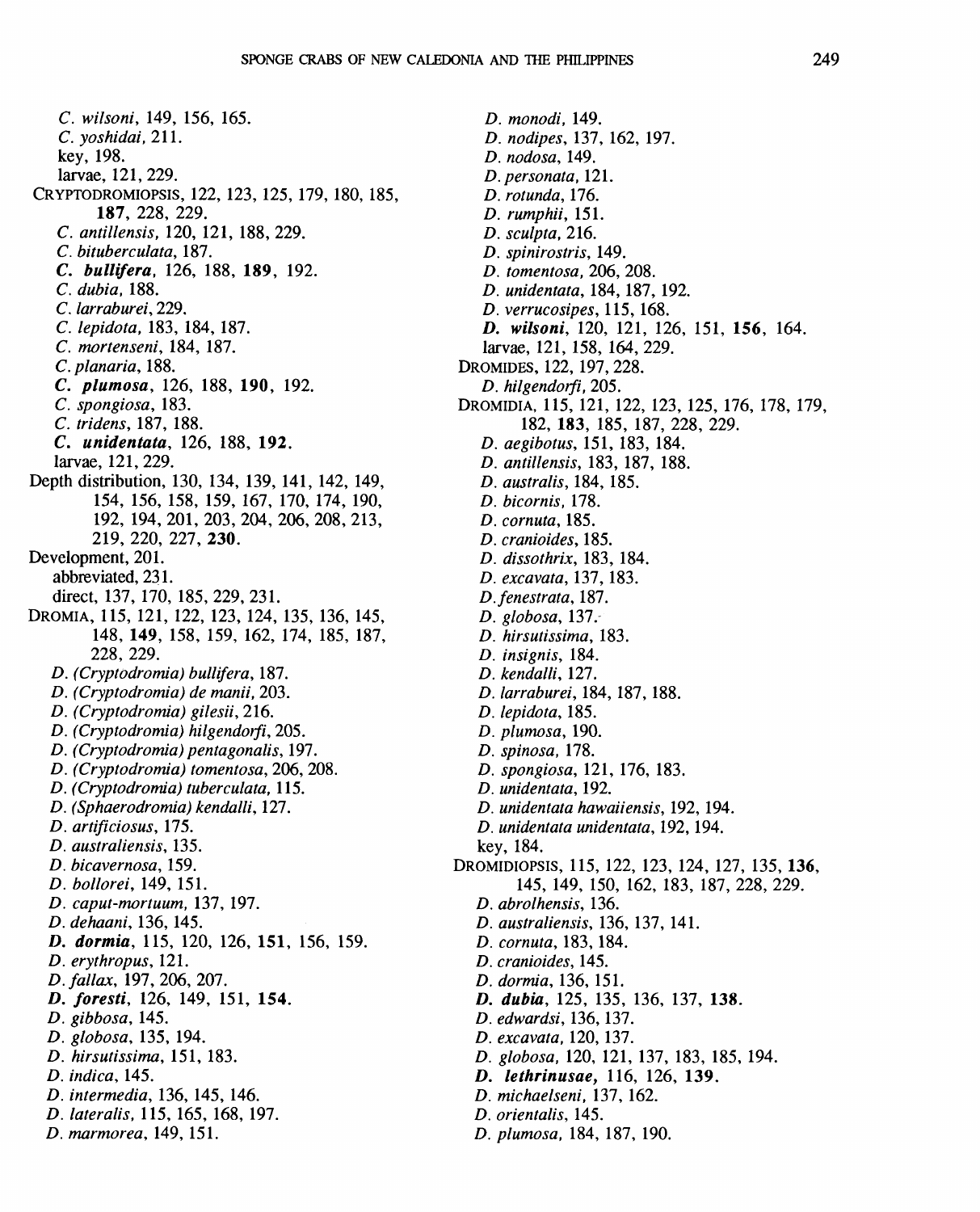*D. tridentata,* 126, 135, 136, 139, **141.**  *D. tridentatus,* 135, 141. *D. tridentatus bidens,* 135. *D. tridentatus unidens,* 135. key, 137. larvae, 229. DYNOMENE, 182. *D. platyarthrodes,* 182. DYNOMENIIDAE, 121. Egg number, **120,** 134, 139, 141, 142, 148, 153, 167, 170, 194, 201, 204, 206, 208, 213, 219, **231.**  size, **120,** 130, 134, 137, 139, 141, 142, 148, 153, 159, 160, 167, 170, 176, 178, 185, 194, 201, 204, 206, 208, 213, 219, 229, **231.**  EODROMIA, 123, 124, **130,** 229. *E. denticulata,* 125, 130, 132. EPIDROMIA, 121, 216. EPIGODROMIA, 121, 122, 123, 125, 198, **216,** 229. *E. areolata,* 126, **217,** 220. *E. ebalioides, 111,* 220. *E. gilesii. 111,* 220. *E. globosa,* 217, 220. *E. granulata,* 216, 217, 220. *E. nodosa. 111,* 220. *E. rotunda,* 126, 216, 217, 219. *E. rugosa,* 126, 216, 217, 220, **222.**  *E. sculpta,* 120, 217. key, 217. EPIPEDODROMIA, 121, 122, 123, 124, **224.**  *E. thomsoni,* 225. EUDROMIA, 121, 179, 228. *E. bituberculata,* 179, 180. *E. frontalis,* 179. *E. hendersoni,* 179. EUDROMIDIA, 121, 122, 123, 125,**179,** 182. *E. hendersoni,* 179. key, 179. EUDROMIOPSIS, 179. Evolutionary radiation, 150, 228, 229. EXODROMIDIA, 121, 122, 123, 125, 176, **178,** 182, 229. *E. bicornis,* 178. *E. spinosa,* 178. *E. spinosissima,* 178. key, 178. PRODROMIA, 121, 123, 124, 168, **170,** 229. *F. atypica,* 126, 171. *F. reticulata. 111.*  key, 171. FULTODROMIA, 123, 124, 159,**162,** 168, 172, 229. *F. nodipes,* 137, 162. *F. spinifera,* 162.

Genera, **121.**  characters, 122. key, 123. GENKAIA, 122. *G. gordonae,* 122. Gills, **117,** 136, 177. HALEDROMIA, 121, 123,**158.**  *H. bicavernosa,* 120, 158. HEMISPHAERODROMIA, 122,123,124,**159.**  *H. abellana,* 159. *H. monodus,* 159. HOMALODROMIA, 115, 121,123, 125, **225.**  *H. coppingeri,* 126, 176, 225, **226.**  HOMOLIDAE, 228. HOMOLODROMIIDAE, 121, 228. HYPOCONCHA, 121, 123, 228, 229. *H.arcuata,* 121, 123,229. //. *californiensis,* 123. *H. lowei,* 123. *H. panamensis,* 123. *H. parasitica. 111,* 123. *H. sabulosa,* 121, 123. *H. spinosissima,* 123. larvae, 121, 229. Larval studies, 121, 229. LASIODROMIA, 122,225, 228, 229. *L. coppingeri,* 226. *L. coppingeri* var. *unidentata,* 226. *L. unidentata,* 226. *Lasiodromia* sp., 228. LAURIDROMIA, 123, 124, 135,**145,** 153, 187, 229. key, 146. *L. dehaani. 111. L. indica,* 185. L. *intermedia,* 120, 126, **146,** 153. larvae, 229. Maxillipeds, 126, 130, 135, 145, 149, 158, 159, 162, 163, 164, 168, 170, 175, 176, 177, 178, 179, 182, 183, 187, 197, 211, 216, 225. PARADROMIA, 122, 123, 124, **163,** 168, 229. larvae, 121, 164, 229. *P.japonica, 111,* 163, 199. *P. sheni,* 163, 164. Parasite bopyrid, 167. cryptoniscus, 158. *Poecilasma* sp , 158. sacculinid barnacle, 208, 213. PARASPHAERODROMIA, 122, 183. *P. subglobosa,* 184. PETALOMERA, 115, 121, 122, 123, 124, 134, 149, 159, 162, 163, **164,** 165, 167, 168, 170, 216, 228, 229. key, 165.